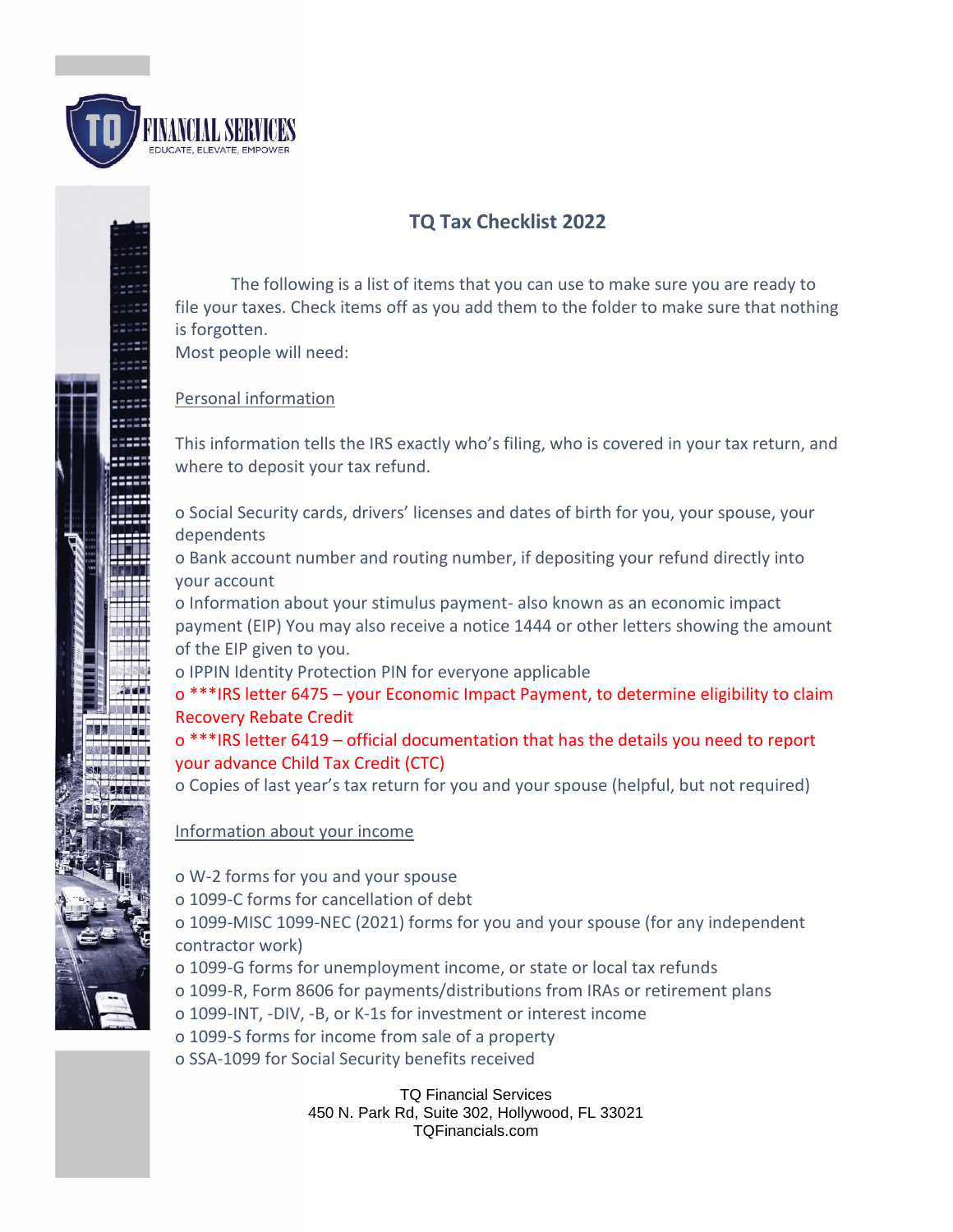

o Alimony received

o Business or farming income - profit/loss statement, capital equipment information o Rental property income and expenses: profit/loss statement, suspended loss information

o Prior year installment sale information - Forms 6252, principal and interest collected during the year, SSN and address for payer

o Miscellaneous income: jury duty, gambling winnings, Medical Savings Account, scholarships, etc.

#### Adjustments to your income

The following items can help reduce the amount of your taxable income, which can increase your tax refund, or lower the amount you owe.

o Form 1098-E for student loan interest paid (or loan statements for student loans) o Form 1098-T for tuition paid (or receipts/canceled checks for tuition paid for posthigh school)

o For teachers: Canceled checks or receipts for expenses paid for classroom supplies, etc.

o Records of IRA contributions made during the year

o Receipts for any qualifying energy-efficient home improvements (solar, windows, etc.)

- o Records of Medical Savings Account (MSA) contributions
- o Self-employed health insurance payment records
- o Records of moving expenses (active-duty military member only)
- o Alimony paid
- o Keogh, SEP, SIMPLE, and other self-employed pension plans
- o Record of estimated tax payments made (Form 1040-ES)

## Deductions and credits

The government offers several deductions and credits to help lower the tax burden on individuals, which means more money in your pocket. The following documentation is needed to make sure you get all the deductions and credits you deserve:

> TQ Financial Services 450 N. Park Rd, Suite 302, Hollywood, FL 33021 TQFinancials.com